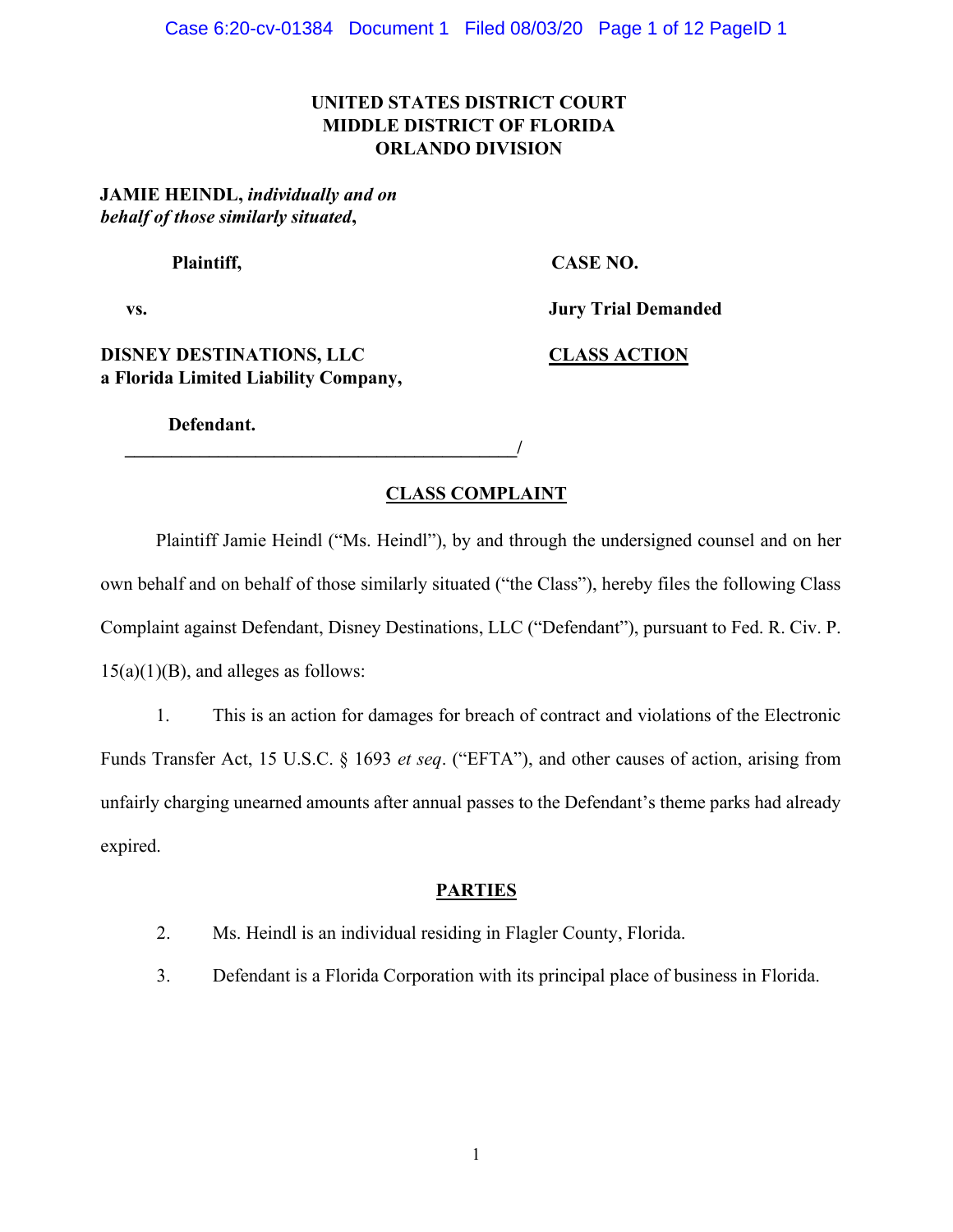### **JURISDICTION AND VENUE**

4. This Court has jurisdiction over this action under 15 U.S.C.  $\S$  1693m(g) ("EFTA") and 28 U.S.C. § 1331 (federal question). The Court has supplemental jurisdiction over the state law claims pursuant to 28 U.S.C.  $\S$  1367. In addition, the Parties have signed agreements agreeing to jurisdiction in Orange County, Florida Circuit Court or in "such other court sitting in said county and having subject matter jurisdiction." Because Plaintiff asserts claims arising out of a federal question, this Court has jurisdiction.

5. This Court also has jurisdiction over the action under 28 U.S.C. § 1332. The aggregated claims of the individual members of the proposed Class exceed the sum or value of \$5,000,000, exclusive of costs and interest, and this is a Class action in which some of the members of the Class are citizens of a state different than the Defendant.

6. Venue is proper in the Middle District of Florida pursuant to 28 U.S.C. § 1391(b) because the Defendant resides in this district.

#### **FACTS RELEVANT TO ALL CLASS REPRESENTATIVES**

7. Defendant operates theme parks around the world, including in Florida. Defendant offers consumers who wish to purchase annual passes to any of its parks an option to pay for the passes by providing a credit card, debit card, or bank account information. If a passholder elects to pay for all or part of his or her annual pass in monthly installments, Defendant automatically debits each installment from the consumer's credit card, debit card, or bank account on a monthly basis.

8. The annual passholders give specific authorization to Defendant regarding these monthly automatic charges. That authorization specifies an amount that can be taken. No additional authority exists to take amounts in excess of the amount specified or outside of the dates specified in the agreement between Defendant and annual passholders.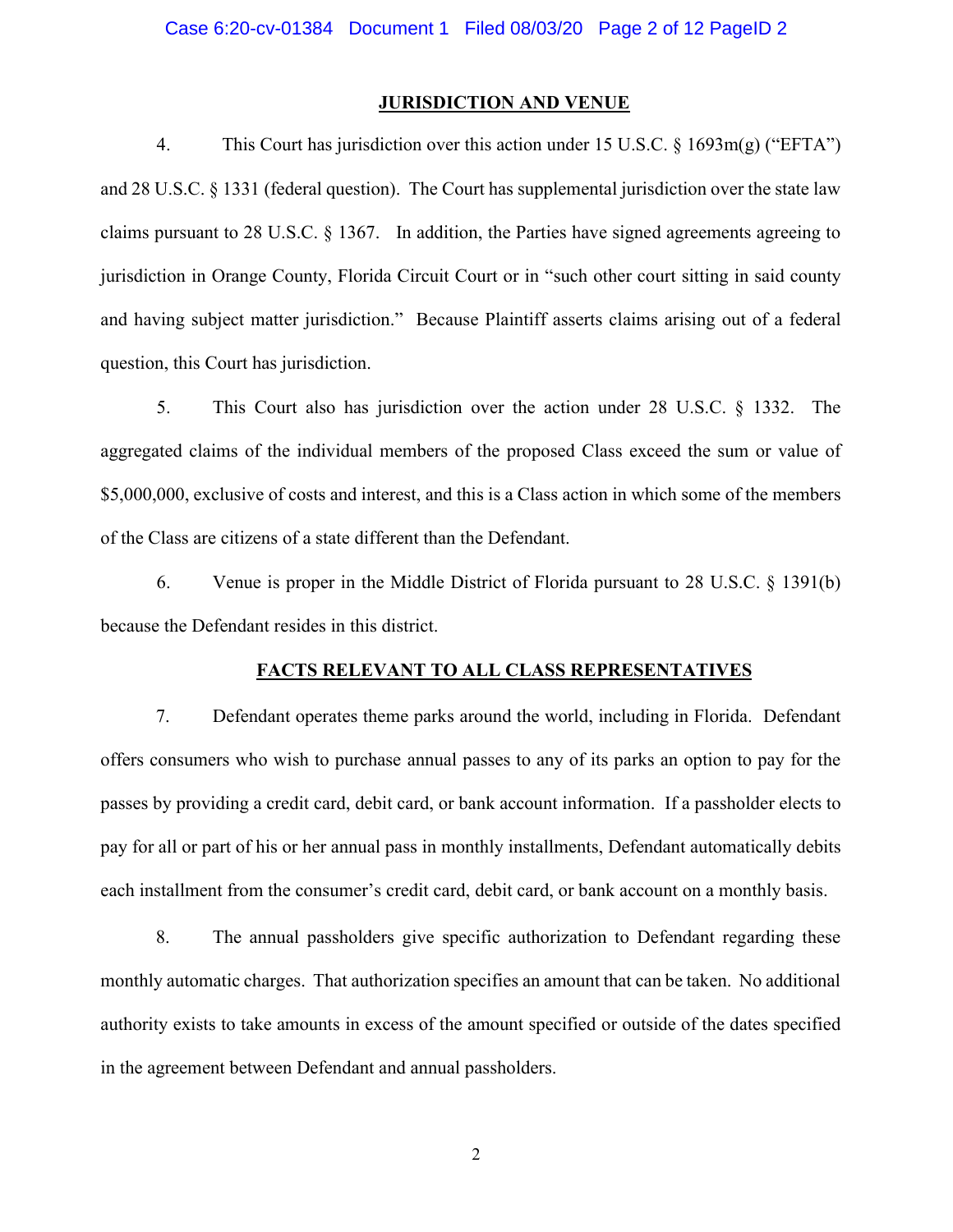#### Case 6:20-cv-01384 Document 1 Filed 08/03/20 Page 3 of 12 PageID 3

9. In April 2020, Defendant closed its parks due to the COVID-19 pandemic.

10. Due to closing its parks, Defendant suspended the monthly auto-payments until the parks could reopen.

11. Upon determining that parks would reopen in July 2020, Defendant began the process of starting the auto-payments described above. However, in approximately the first few days of July annual passholders were shockingly and suddenly charged for several months' worth of payments all at once.

12. The amounts charged to annual passholders far exceeded any authority given to Defendant to take an auto-payment. This caused harm to annual passholders who were wrongly deprived of their assets and was a direct breach of the contract between Defendant and annual passholders.

13. Defendant's unauthorized debits included annual passholders whose annual passes had already expired. In other words, no amounts were due from those annual passholders at all because the payment plan those passholders had agreed to had ended.

#### **FACTS RELEVANT TO MS. HEINDL**

14. Ms. Heindl first purchased an annual pass to Defendant's theme parks in or around April 2018. The passes do not automatically renew. If a passholder wants to renew the pass for another year using the monthly installment payments, the passholder must renew the agreement and agree to additional installment payments.

15. On April 23, 2019, Ms. Heindl renewed the annual pass, made an additional down payment towards those passes, and agreed to additional monthly payments toward the cost of those passes.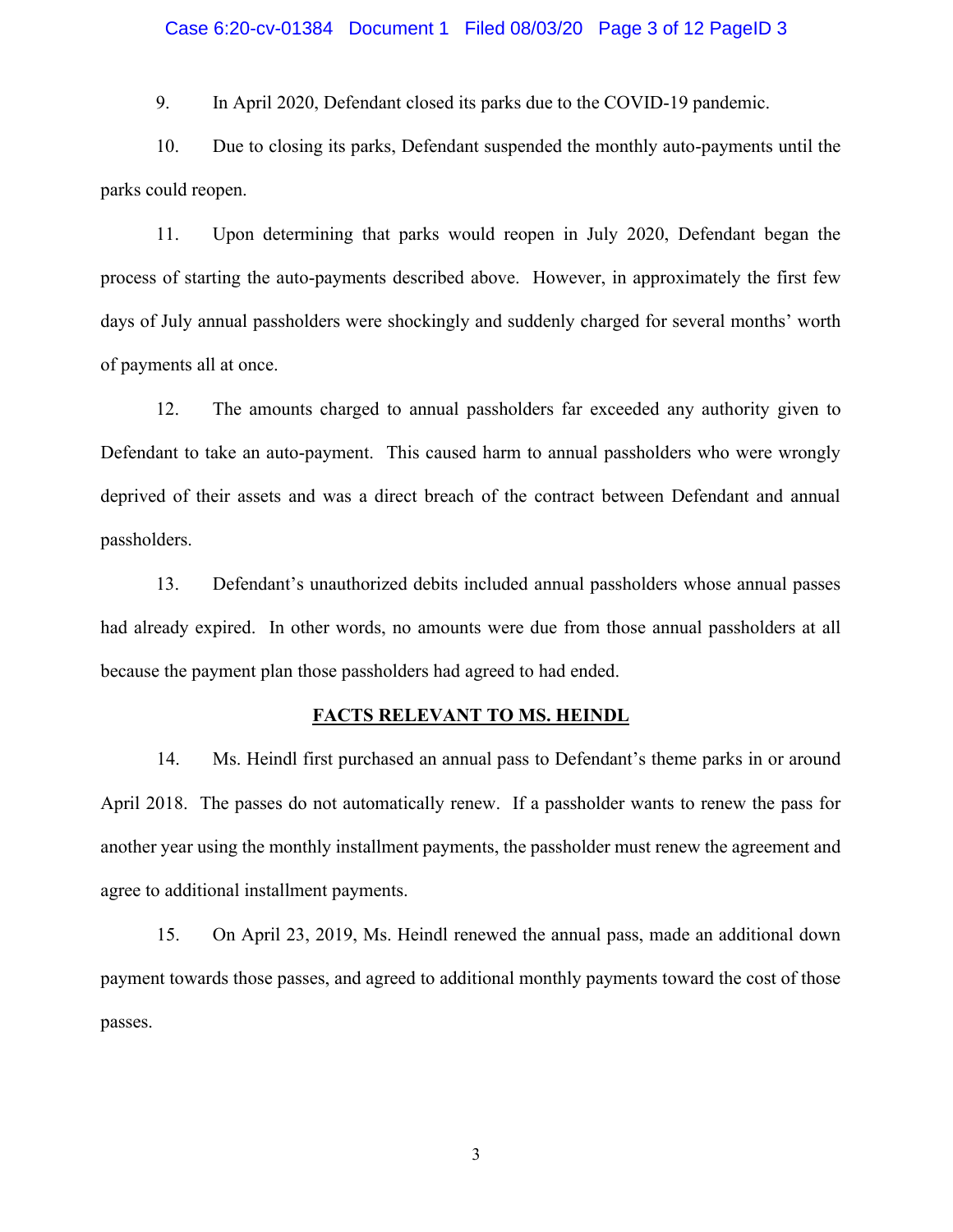#### Case 6:20-cv-01384 Document 1 Filed 08/03/20 Page 4 of 12 PageID 4

16. Ms. Heindel did not thereafter renew the annual passes and therefore did not agree to any further payments towards such passes.

17. The annual passes expired on April 22, 2020 after Ms. Heindl had already made the required payments on those annual payments.

18. Despite Ms. Heindl's annual passes having expired months earlier, on or around July 3, 2020, Defendant withdrew unauthorized amounts from Ms. Heindl's bank account via her debit card. Defendant withdrew \$225.78 from Ms. Heindl's account without authorization. That amount is the same amount as Ms. Heindl's typical monthly payment for her annual passes. However, because the passes had expired and Ms. Heindl had paid all amounts due, no amounts were owed to Defendant.

19. Ms. Heindl called Defendant's customer service department and spoke to an employee (or "cast member") who informed Ms. Heindl that the withdrawal was an accounting error and that Defendant would be reimbursed. Ms. Heindl informed the cast member that she had not renewed her passes and did not intend to do so until the COVID-19 situation resolved enough to make attending a theme park safe again. The cast member assured her that the annual passes were already expired and had not been renewed. Ms. Heindl was reimbursed for the charge a few days later.

20. However, approximately ten days later, on or about July 13, 2020, Defendant once again charged Ms. Heindl's debit card \$225.78 without authorization. The automatic debit was drawn on a checking account via debit card, not a credit card.

21. Ms. Heindl again called Defendant's customer service line, but after an hour of waiting on hold, she gave up and instead used the online chat feature on Defendant's website.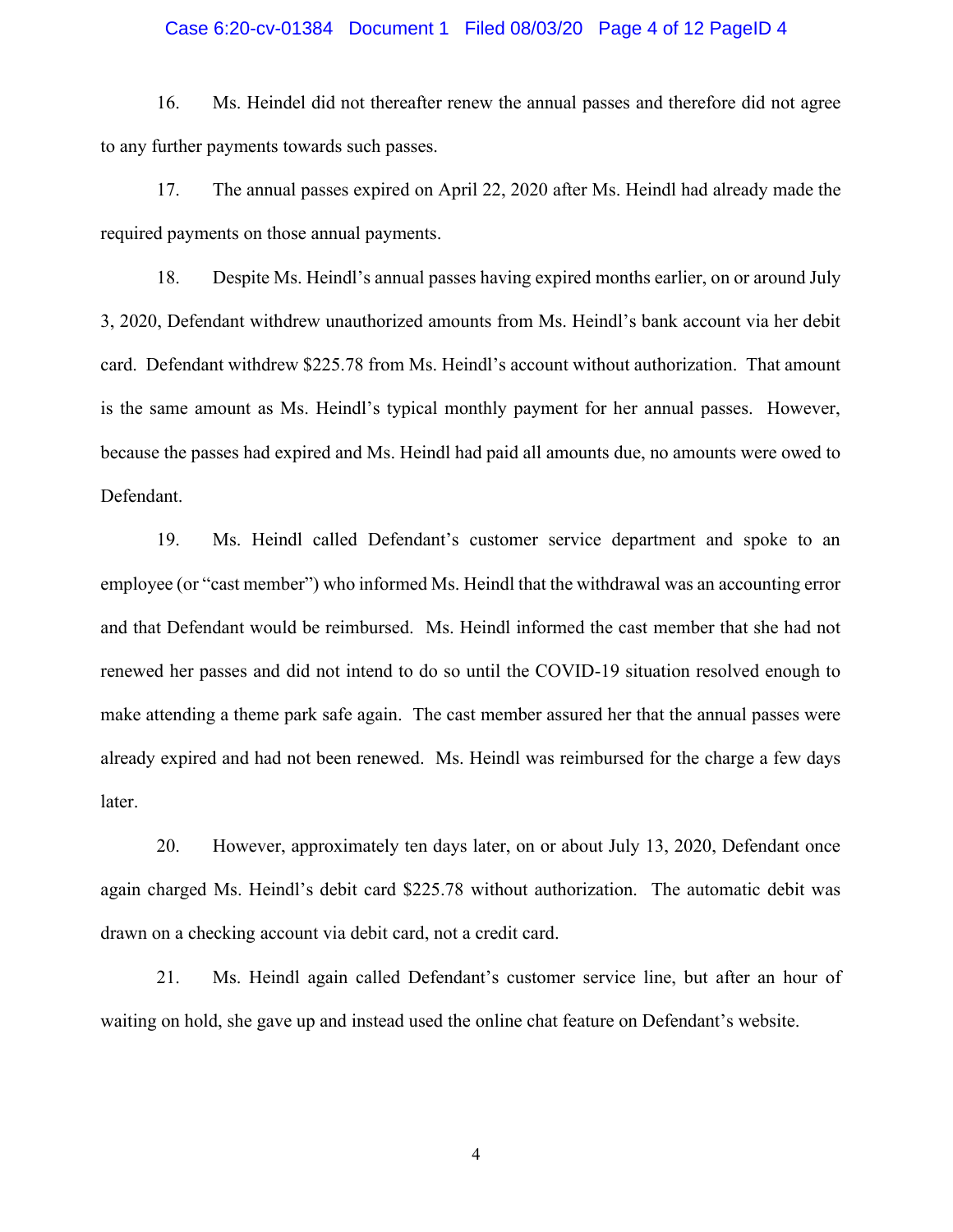#### Case 6:20-cv-01384 Document 1 Filed 08/03/20 Page 5 of 12 PageID 5

22. She was connected to another "cast member" who informed Ms. Heindl that Defendant was aware of the new, unauthorized charges. Shockingly, the cast member also informed Ms. Heindl that Defendant would likely make another unauthorized withdrawal from Ms. Heindl's account in August 2020.

23. Defendant's representative informed Ms. Heindl that Defendant would then reimburse the August unauthorized charges in either late September or early October 2020.

24. Ms. Heindl reiterated that this was unacceptable, especially because she did not even have annual passes any longer.

25. On July 16, 2020, Ms. Heindl contacted her bank and attempted to block any future charges from Defendant. However, it is not guaranteed that the bank will be able to proactively block such charges. For instance, if Defendant charges an amount that is different by even \$0.01 from the prior charge, it will likely not be blocked.

26. On July 27, 2020, Ms. Heindl again contacted Defendant and another customer service representative again confirmed that Defendant would not return the unauthorized charges to Ms. Heindl until September or October, months after the charges were debited from her bank account. On July 28, 2020, in another online chat session with Defendant's customer service representative, the representative confirmed that the July 13, 2020 payment improperly taken by Defendant "should never have been taken out because your pass expired."

27. This sudden, unexpected, and unauthorized reduction in Ms. Heindl's funds has caused stress and aggravation. Ms. Heindl had not planned on this large expense. Ms. Heindl has also had to waste time and energy because of Defendant's unauthorized charges. She has repeatedly spent hours on hold waiting to speak to Defendant's customer service representatives. She has also had numerous online chat conversations with Defendant's customer service representatives.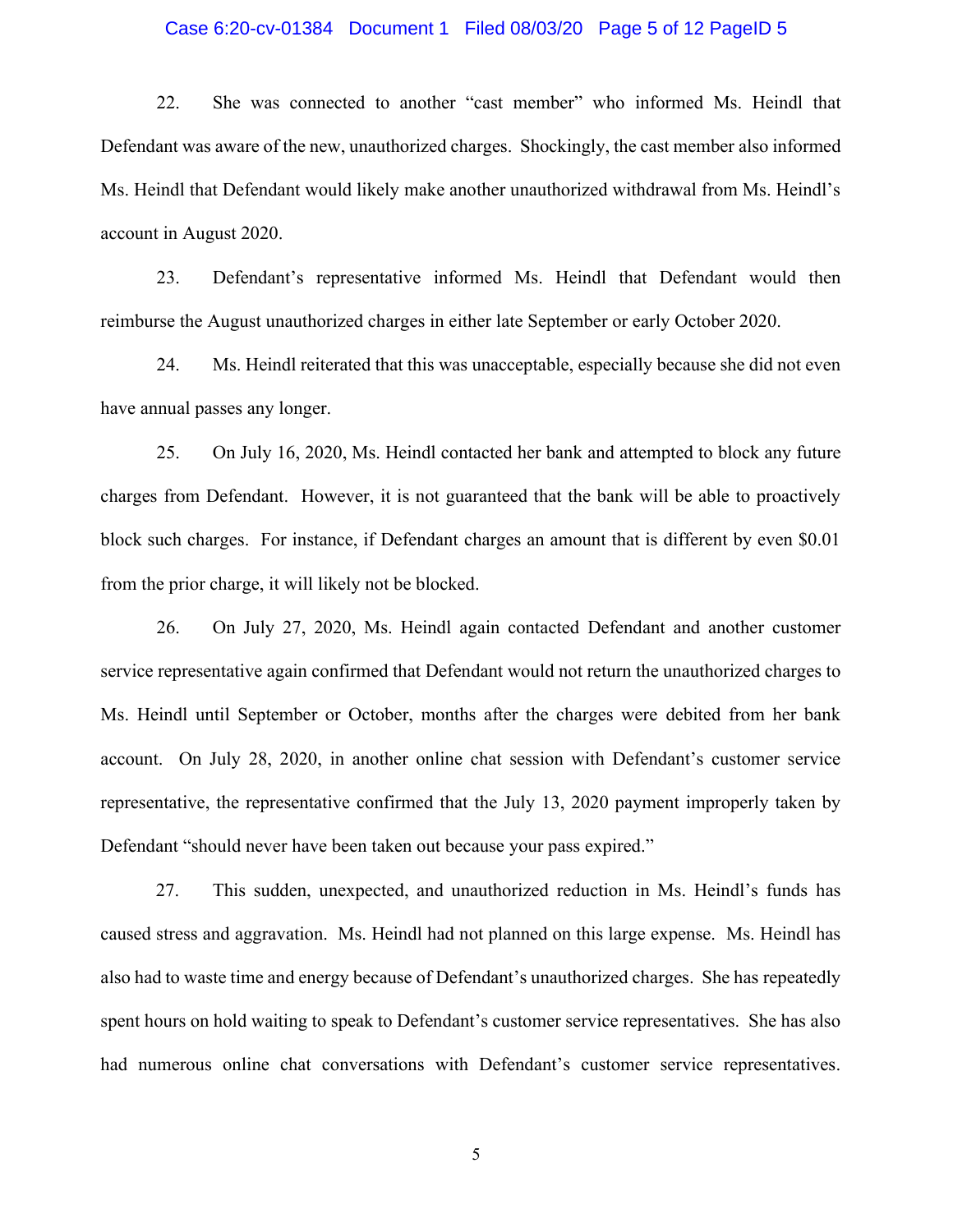#### Case 6:20-cv-01384 Document 1 Filed 08/03/20 Page 6 of 12 PageID 6

Moreover, Ms. Heindl has had to spend hours dealing with her bank, including writing a letter detailing the unauthorized charges in an effort to dispute those charges and block future charges. In addition, Ms. Heindl had to transfer money from her savings account in order to pay other bills due to Defendant's unauthorized withdrawal. She has also had to retain the undersigned attorneys in an effort to resolve this matter by litigation due to Defendant being unwilling to return the money it improperly took from Ms. Heindl.

### **CLASS ALLEGATIONS**

28. Plaintiff brings this action on behalf of herself and all others similarly situated pursuant to Fed. R. Civ. P. 23. This action satisfies the numerosity, commonality, typicality, adequacy, predominance and superiority requirements of Rule 23.

29. Plaintiff proposes two classes (the "Classes") defined as follows:

### FIRST BREACH CLASS ("OVERBILLING CLASS")

- a. All natural persons in the United States;
- b. who purchased an annual pass to one of Defendant's Florida theme parks;
- c. who funded the annual pass through Defendant's automatic debit system; and
- d. who were charged any additional amounts beyond what was authorized by contract;
- e. after the expiration of the annual pass;
- f. within the applicable statute of limitations in their respective states.

# ELECTRONIC FUNDS TRANSFER CLASS ("EFTA CLASS")

- a. All natural persons in the United States;
- b. who purchased an annual pass to one of Defendant's theme parks, and who funded the annual pass through Defendant's automatic debit system using a debit card or by providing bank account information; and
- c. who were charged through an electronic fund transfer to their debit or bank account any additional amounts beyond what was authorized.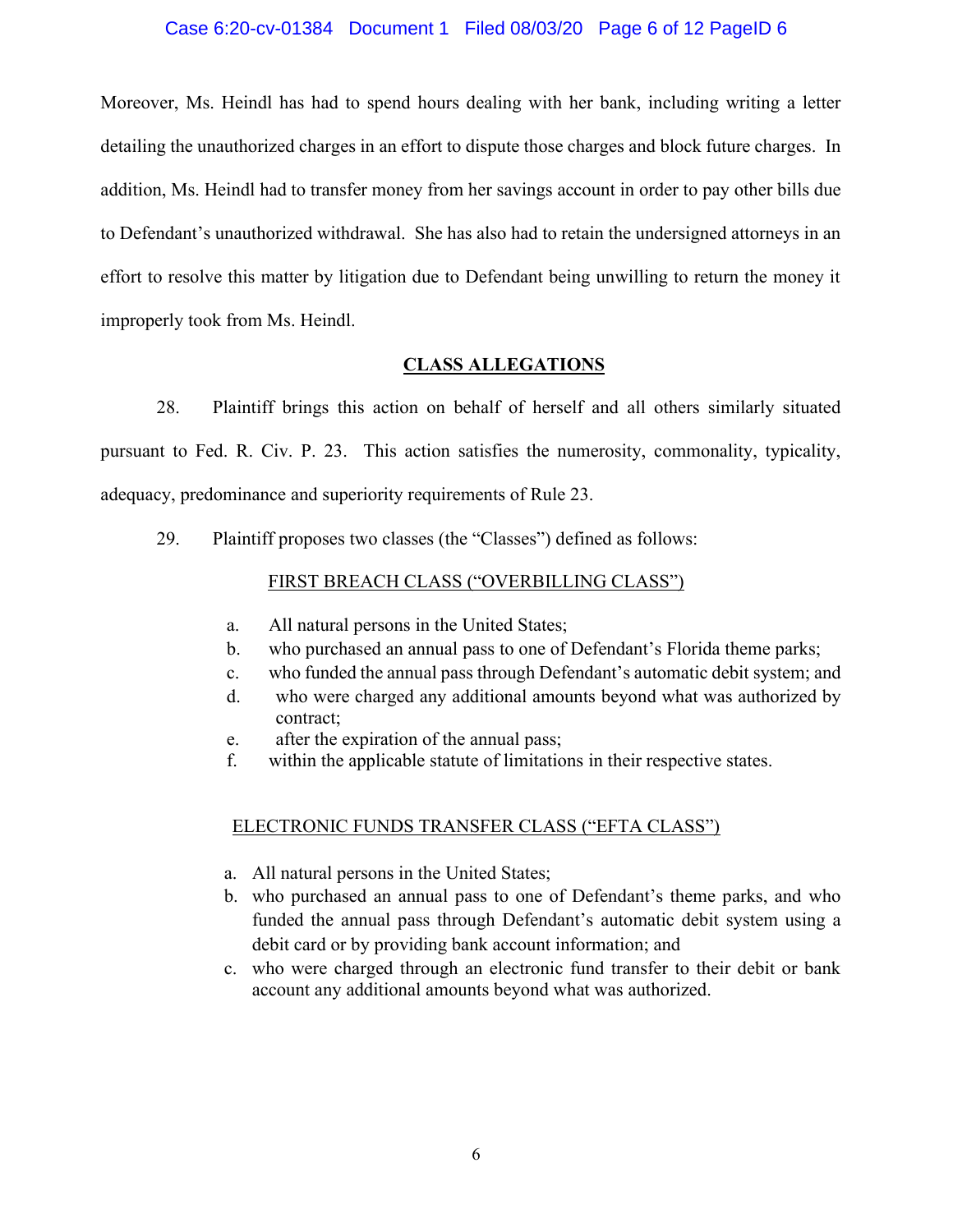#### Case 6:20-cv-01384 Document 1 Filed 08/03/20 Page 7 of 12 PageID 7

30. The members of the Classes are so numerous that joinder is impractical. The Classes consist of thousands of members, the identity of whom is within the knowledge of and can be ascertained only by resort to Defendant's records.

31. The claims of the representative Plaintiff are typical of the claims of all class members in all three classes in that everyone purchased an annual pass with Defendant and were to be charged an agreed amount monthly in exchange for specific access and services. Plaintiff, like all Class members, all experienced the same issues regarding overbilling. For the EFTA Class, the Plaintiff, like all Class members, had the overbilling occur to their debit or bank account beyond the amount authorized and/or outside the authorized dates, per the contract terms, and the Defendant did not possess the contractual right to charge any additional amounts beyond what was authorized or outside the authorized dates. The representative Plaintiff, like all Class members, have been damaged by Defendant's misconduct in that Defendant charged additional payments when the Defendant did not have the contractual right to do so. Even if funds were later refunded, Plaintiff, like all Class members, we deprived of their funds and wrongfully exposed to financial hardship and anguish, including the inability to pay bills and the stress such financial hardships cause.

32. The Class action poses questions of law and fact that are common to and affect the rights of all members of the Classes. Such questions of law and fact common to the Classes and include, but are not limited to, the following:

- a. Whether or not Defendant breached the contract with the Class members by charging an amount that Defendant had no contractual right nor authorization to do so under the form contract;
- b. If Defendant breached the contracts, what is the proper measure to be applied in determining damages;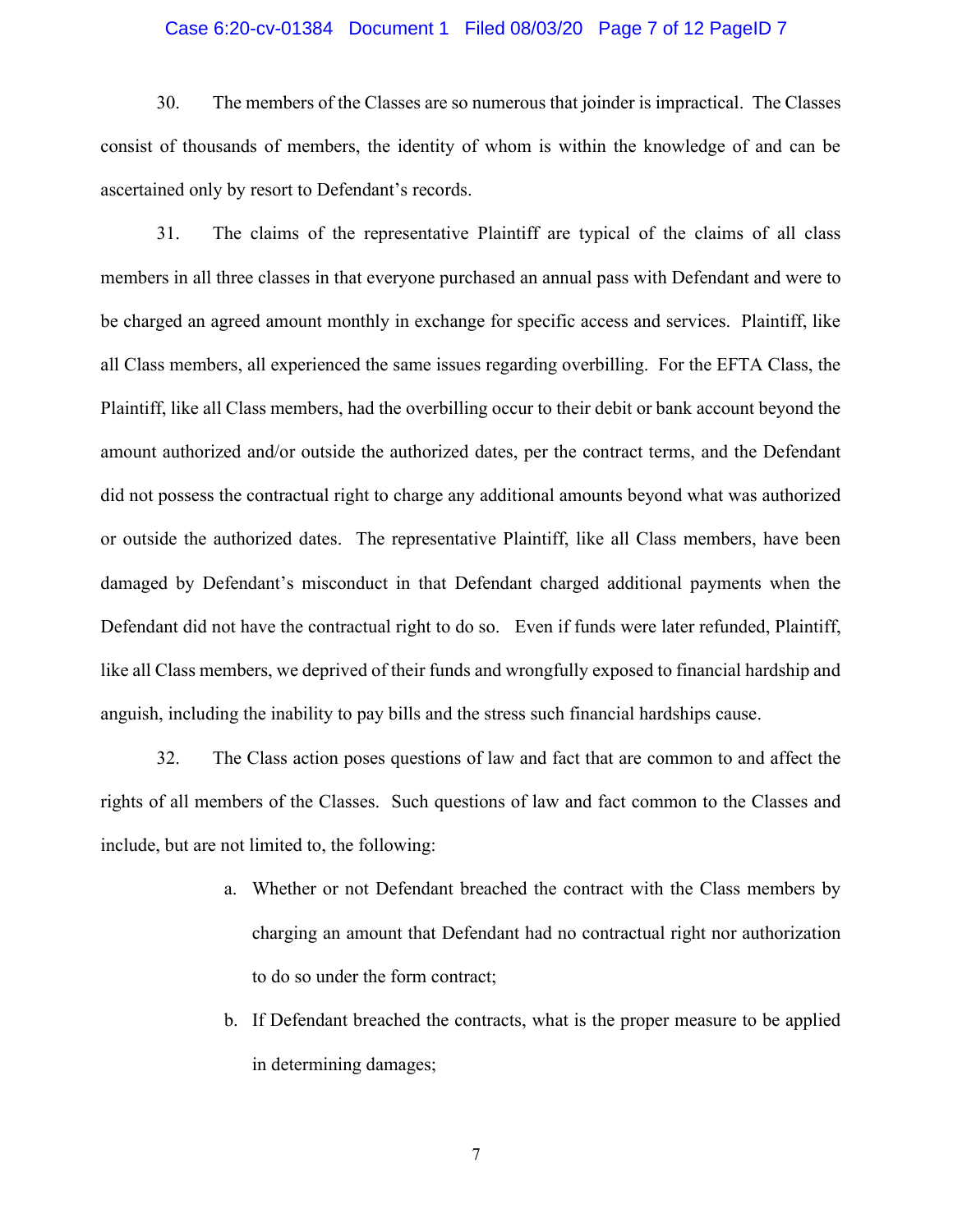- c. Whether Defendant obtained valid authorization from all EFTA Class members to electronically withdraw the funds from the Class's members' debit or bank accounts;
- d. Whether the periodic electronic withdrawals from EFTA Class Members' accounts initiated by Defendant are "preauthorized electronic fund transfers" within the meaning of the EFTA, 15 U.S.C. § 1693a(9) and § 1693e.;
- e. Whether Defendant complied with the requirements of the EFTA in connection with the debits and/or EFTs initiated from EFTA Class Members' accounts;
- f. Whether Defendant has violated the EFTA with respect to representative Plaintiff, and the EFTA Class Members.

33. Based on the facts and circumstances set forth herein, Plaintiff's claims are typical of the claims of the members of the Classes, in that they arise out of the same uniform contract. Plaintiff's claims and the claims of all Class members arise out of Defendant's common course of conduct and Plaintiff's claims and the claims of all Class members are based upon the same legal theories.

34. Plaintiff will fairly and adequately protect and represent the interests of each member of the Classes. Plaintiff understands the issues in this case and are committed to vigorously pursuing this claim on behalf of the Classes. Plaintiff has suffered the damages alleged and has no interests antagonistic to the interests of any other Class member. Further, neither Plaintiff nor counsel have any interests that might cause them not to vigorously pursue this action.

35. Plaintiff is committed to the vigorous prosecution of this action and have retained competent counsel experienced in the prosecution of class actions and, in particular, class actions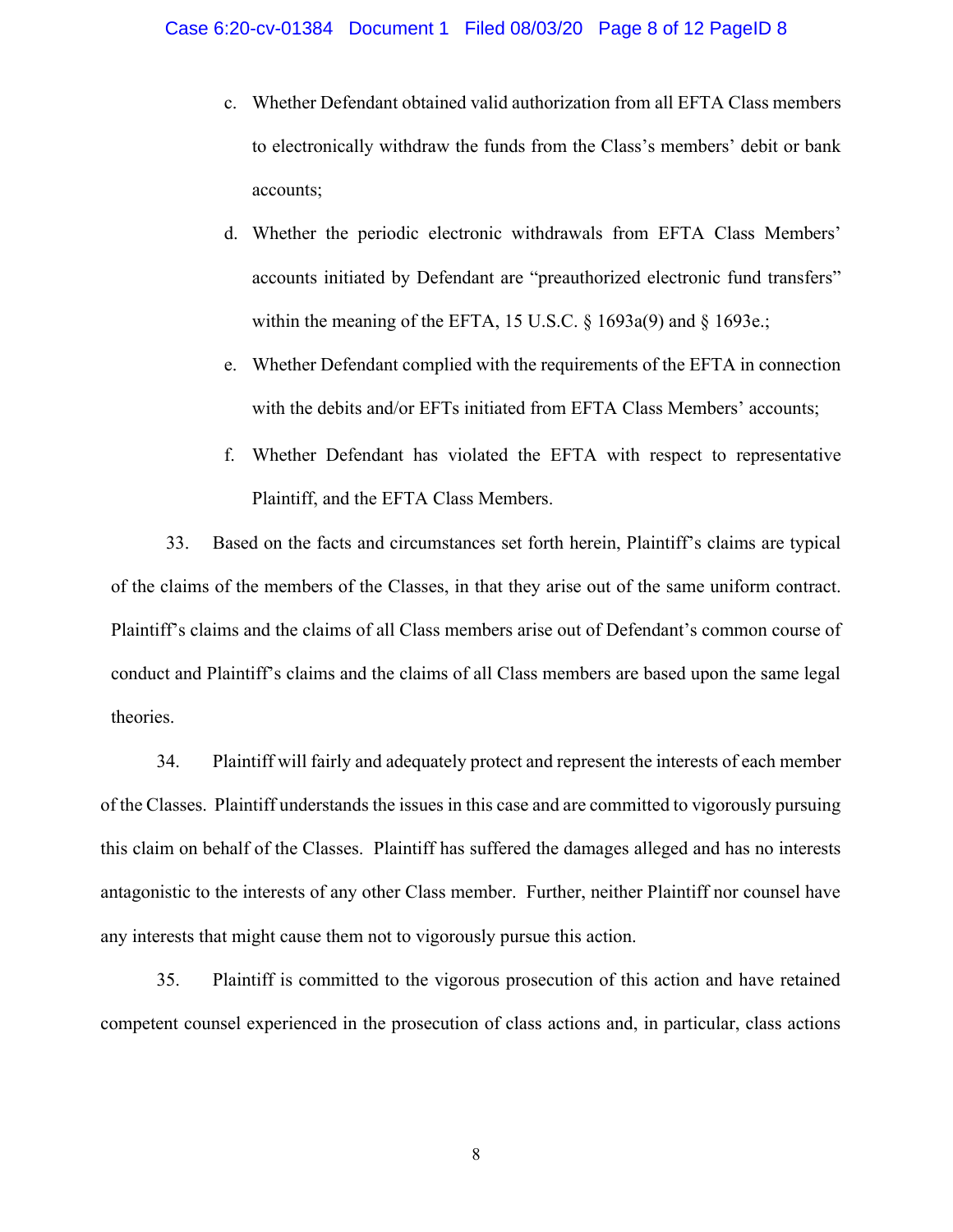#### Case 6:20-cv-01384 Document 1 Filed 08/03/20 Page 9 of 12 PageID 9

on behalf of consumers. Accordingly, Plaintiff is an adequate representative and will fairly and adequately protect the interests of the Classes.

36. A Class action is superior to other available methods for the fair and efficient adjudication of the controversy. Prosecuting separate actions by individual members of the Classes would create the risk of inconsistent or varying adjudications with respect to individual Class members that would establish incompatible standards of conduct for Defendant.

37. Further, prosecuting separate actions by individual members of the Classes would create the risk of adjudications with respect to individual class members that, as a practical matter, would be dispositive of the interests of the other members not parties to the individual adjudications. Further, individualized litigation would significantly increase the delay and expense to all parties and to the Court. A Class action presents far fewer management difficulties, and provides the benefits of adjudication, economies of scale and comprehensive supervision by a single court.

38. Questions of law or fact common to the Classes predominate over any questions affecting only individual members as the claims are amenable to common proof based on the Defendant's uniform standardized contract. Since the reasonable expectations of a party to a standardized form contract are judged objectively, the entire Class will win or lose on their claims based upon the same evidence and legal standards.

# **FIRST CLAIM FOR RELIEF - BREACH OF CONTRACT (OVERBILLING CLASS)**

39. Plaintiff and the Class members incorporate by reference paragraphs 1 through 38 of this Class Complaint as though stated fully herein.

40. Plaintiff and the Class members entered into contracts with the Defendant for an annual pass.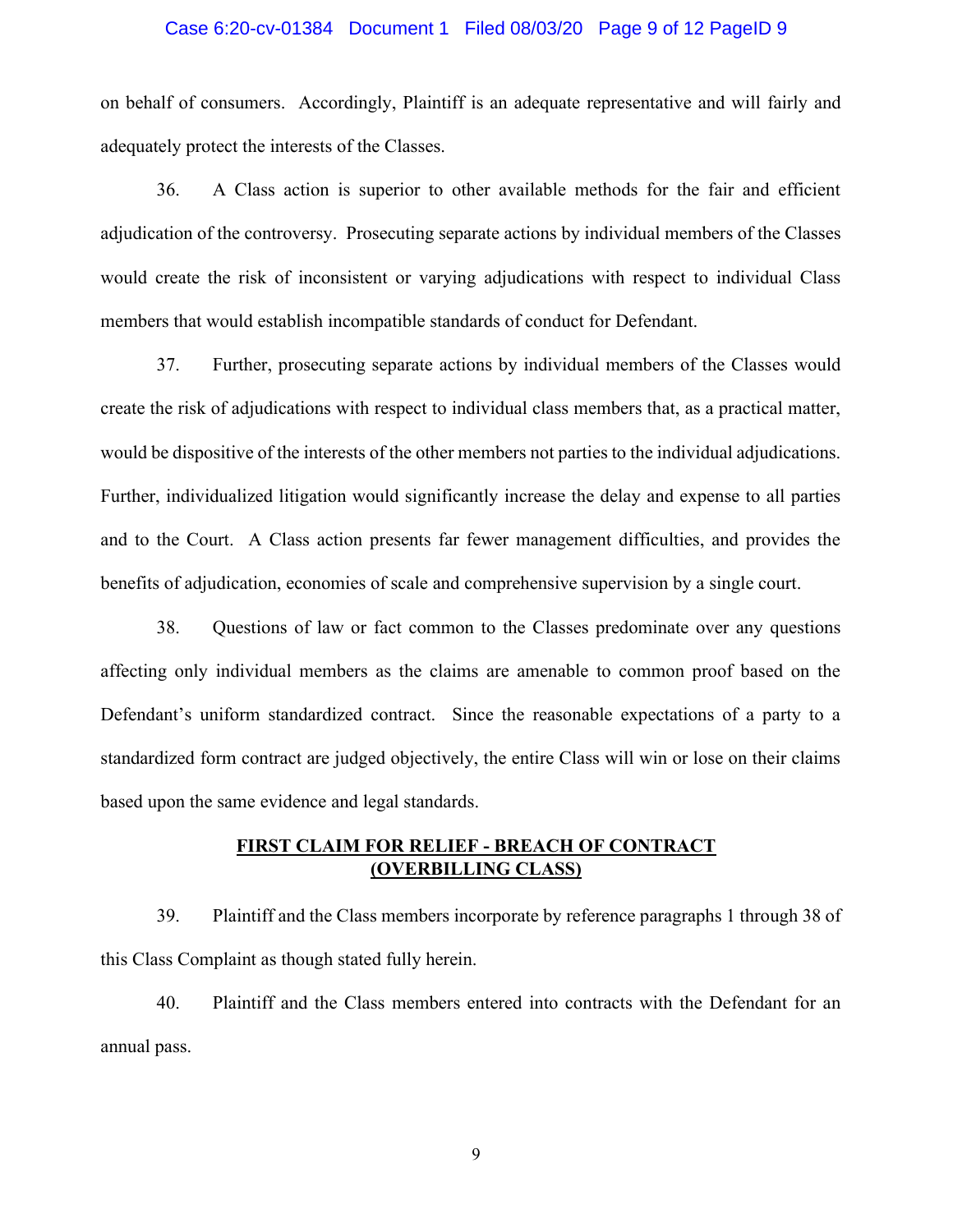#### Case 6:20-cv-01384 Document 1 Filed 08/03/20 Page 10 of 12 PageID 10

41. Defendant charged Plaintiff and the Class members amounts Defendant had no contractual right nor authorization to charge. By charging Plaintiff and the Class members beyond what was authorized, Defendant breached its contract.

42. Plaintiff and the Class members have performed all, or substantially all, of the obligations imposed on them under the contract with Defendant.

43. Plaintiff and the Class members have sustained damages as a result of Defendant's breach of contract. Even if the overbilled funds were later refunded, Plaintiff and class members were deprived of their funds and suffered economic hardship and mental anguish.

WHEREFORE, Plaintiff and the Class request that the Court enter Judgment in their favor for: (1) Certification of this matter to proceed as a class action; (2) actual damages in an amount according to proof; and (3) for such other and further relief as the Court deems just and proper.

#### **SECOND CLAIM FOR RELIEF ± UNJUST ENRICHMENT**

44. Plaintiff and the Class members incorporate by reference paragraphs 1 through 38 of this Class Complaint as though stated fully herein.

45. Plaintiff and the Class conferred a benefit on Defendant, specifically the money that Defendant improperly withdrew from their bank accounts and debit cards.

46. Defendant had knowledge of those transactions and accepted and retained the monetary benefit conferred under circumstances that are inequitable and unjust in light of the retention of the benefit without repayment to the Plaintiff and the Classes of any amounts due or incidental amounts, such as overdraft fees incurred due to improper the withdrawals.

47. As a result, Plaintiff and members of the Classes have suffered monetary damages.

WHEREFORE, Plaintiff and the Class request that the Court enter Judgment in their favor for: (1) Certification of this matter to proceed as a class action; (2) actual damages in an amount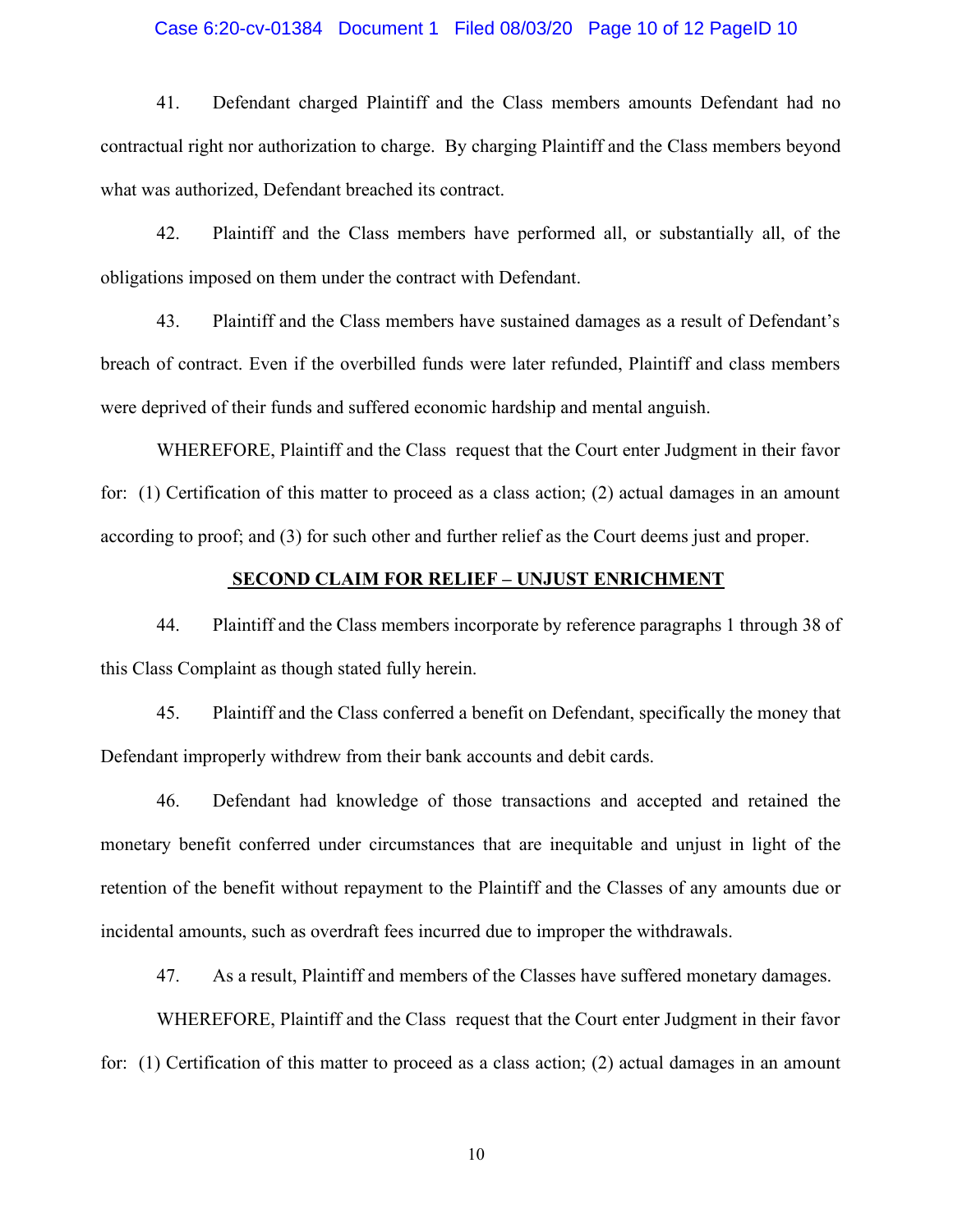according to proof; (3) punitive damages; and (4) for such other and further relief as the Court deems just and proper.

### **THIRD CLAIM FOR RELIEF - VIOLATION OF THE EFTA**

48. Plaintiff and the EFTA Subclass, incorporate by reference paragraphs 1 through 38 38 of this Class Complaint as though fully stated herein.

49. Plaintiff and each EFTA Class member maintained an "account" as that term is

50. defined by 15 U.S.C. § 1693(a)(2). Plaintiff and all EFTA Class members, are "consumers" within the meaning of 15

U.S.C.  $\&$  1693(a)(5). At all times material hereto, Defendant was a "person" subject to liability under § 1693m of the EFTA.

51. Plaintiff and all EFTA Class members entered into the Defendant's uniform contract for an annual pass with the agreement that Defendant would automatically withdraw funds from their debit card or bank account only as agreed and authorized. The foregoing qualifies as a preauthorized electronic fund transfer ("EFT") under the EFTA as the EFT was authorized in advance to recur at substantially regular intervals.

52. Defendant has violated 15 U.S.C. § 1693e(a), in that Defendant failed to obtain the required authorization from the Plaintiff and the EFTA Class members, in writing, of the EFT(s) assessed by Defendant beyond the amounts authorized in the contract. As described in Defendant's contract, Defendant did not have authority to charge the accounts of Plaintiff and the EFTA Class Members beyond agreed amounts or outside the authorized time frame.

53. Defendant transferred funds from Plaintiff's and the EFTA Class members' accounts as set forth above without actual authority to initiate those transfers, and for which Plaintiff and the EFTA Class members received no benefit.